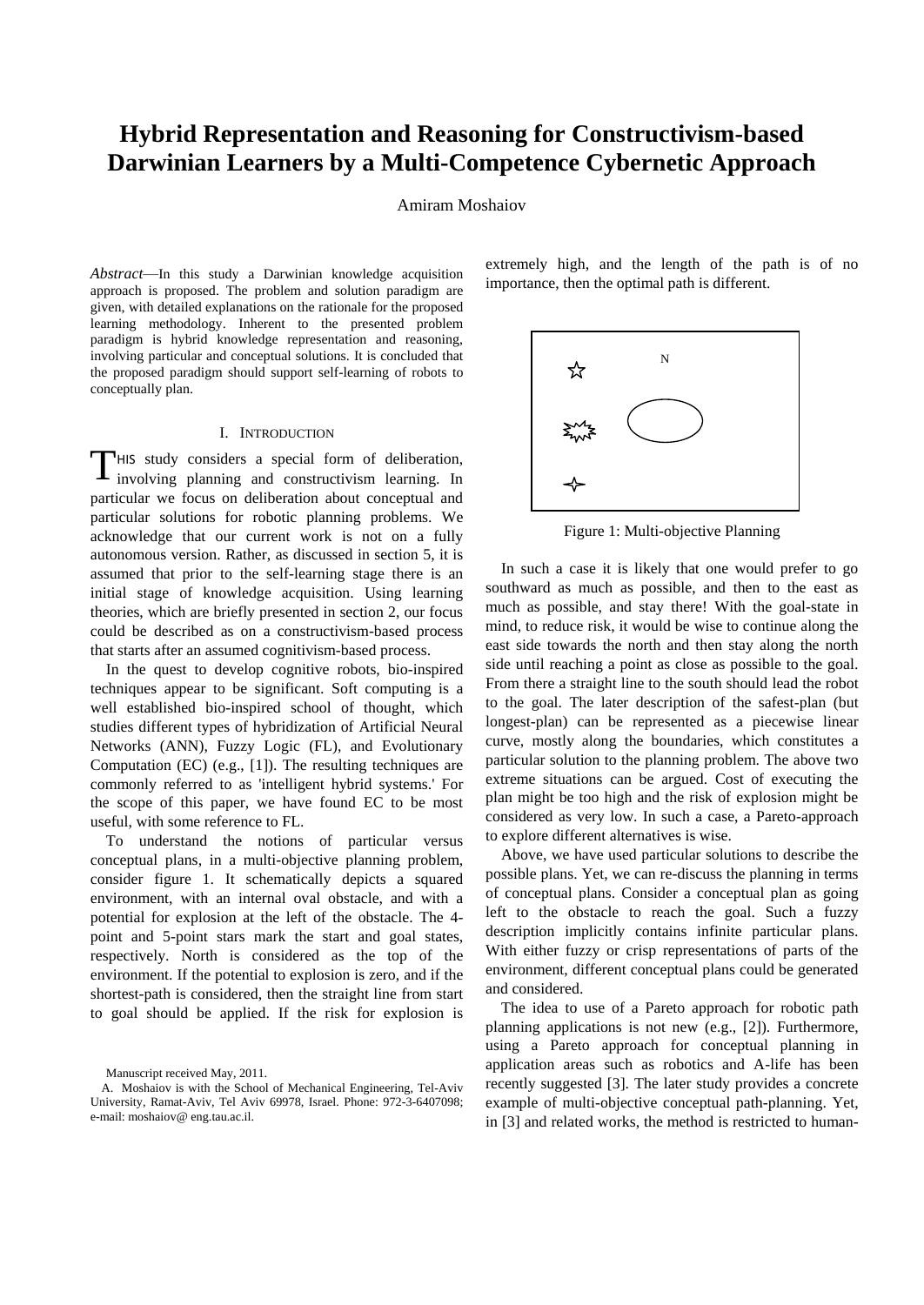machine interaction. In the current paper, for the first time, we propose problem and solution paradigm that extend ideas such as in [3], to self-learning to plan, by robots. In a nutshell, the proposed approach uses the values associated with particular path plans to evaluate conceptual plans to be memorized. In parallel to describing the suggested methodology, we highlight the fact that it requires hybrid representation and reasoning.

Figure 2 summarizes some of the elements involved in our study. The left side contains computer-related techniques, and the right side shows human-related issues. The fusion of ideas, as depicted in figure 2, is expected to support the development needs of cognitive robots with creative planning capabilities. The following sections 2 and 3 describe and explain the inspiration and motivation for this study. These are followed by section 4, which provides a presentation of a paradigm of problems that is proposed here for self-learning to plan. A discussion on the proposed methodology is given in section 5. Finally section 6 summarizes this paper.



Figure 2: Fusion of Ideas **y**

## II. LEARNING

Constructivism is considered, in education, as a learning theory, which focuses on the assumption that learning is an active process of constructing knowledge by the learner, rather than just acquiring it from the teacher. The term constructivism, as employed in ML and robotics, is commonly associated with neuro-development. In contrast, here we refer to constructivism as in education. Given the focus of this paper on deliberation about planning, constructivism becomes a major source of inspiration (as depicted in the right side of figure 2). In our quest for ideas and tools to support the development of creative learners,

we are also inspired from other resources. These are discussed below.

# III. CREATIVE DESIGN AND PLANNING

Einstein and Infeld, [4], have pointed out that *"The formulation of a problem is often more essential than its solution, which may be merely a matter of mathematical or experimental skill. To raise new questions, new possibilities, to regard old problems from a new angle, requires creative imagination and marks real advance in science."* In some sense scientific work resembles engineering design and planning. The scientist must not only know how to plan and execute her actions, but also to constantly reconsider her goal(s). It is our conviction that the above observation holds also for creative engineering design and planning. In other words, we replace *"marks real advances in science,"* with *supports real advance in engineering and science.* This conviction serves as a general motivation for our study, which involves *'creative imagination*' that includes creation of 'new questions' (problems) and new solutions in the context of planning. Engineering design is often considered as an ill-defined problem. One may say that engineering involves *creative imagination* both for posing the ill-defined iterative problem and for solving it.

Conceptual design is an early stage of the engineering design process, in which creative imagination is essential. The a design concept (conceptual solution) is different from the final product. Design concepts commonly involve fuzzy ideas about a presumably feasible and useful product. Conceptual solutions are described by the engineers in abstractive terms (commonly in linguistic terms, and possibly also with sketches). During conceptual design engineers generate, discuss, and evaluate different concepts, and finally select a preferred concept.

One may view the conceptual design stage as an attempt of the engineers to reduce the search difficulty from a search in an infinite space of solutions into a search within the selected concept. The reduced space is an implicit set of similar solutions, which are perceived as a conceptual solution. A major question to be raised is how engineers mentally create a partition of a feasible space of solutions, without a grasp on the infinite particular solutions that are implicitly contained within the generated concepts. We can only speculate on the answer based on cognitive theory. Another major question is how engineers evaluate the different concepts and how they select the preferred one. Due to their nature, conceptual solutions are extremely hard to evaluate. Selecting the preferred concept is a job for experts, and although rationalized by different methods, it remains a subjective task. Design and planning have much in common; hence, we assume that the above discussion on design is of relevance also to planning. All of this implies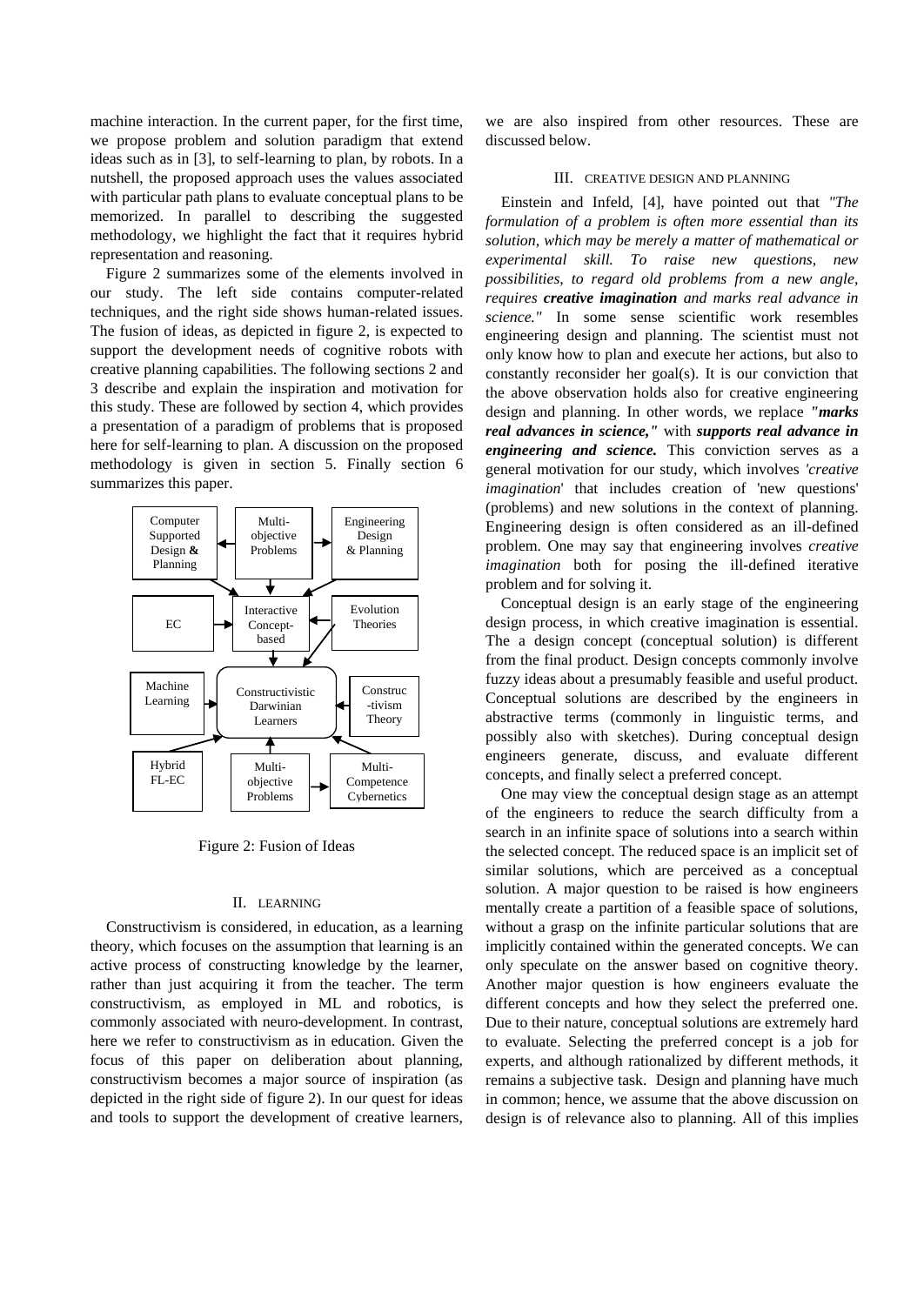that if one wants to use a bio-inspired concept-based approach to develop a learner with concept-based planning capabilities, she should overcome a magnitude of difficulties including: ill-defined problem, subjective evaluation of concepts, and generation of concepts. In this study we suggest a possible framework to tackle some of these issues. Paramount to our proposal, as depicted in figure 2, is a suggested shift from a recently introduced interactive human computer concept-based approach [3, 5], which is shortly termed as the concept-based approach. Although not restricted to Pareto-optimality and EC, the concept-based approach has been primarily studied using a Pareto-based multi-objective EC approach, as well as crisp sets to describe the concepts. The concept-based approach serves as a source of inspiration for the current investigation. This is depicted in figure 2, by the box titled Interactive Concept-based Multi-objective Planning.

Evolution theory is an important source of inspiration for the generation of creative solutions and for our study (as depicted in the right side of figure 2). Studies on both Alife and Engineering have demonstrated the power of EC to provide bio-plausible and bio-inspired creative solutions (e.g., [6]). Moshaiov provides, in [7], a unified framework, which has been termed multi-competence cybernetics, to consider the evolution of both biological and artificial systems from a multi-objective/multi-fitness viewpoint. Multi-competence cybernetics is another source of inspiration and motivation for the current study on constructivism-based Darwinian learner (as depicted in the right side of figure 2).

Generating and comparing solutions are key issues when dealing with deliberation in self-learning to plan. Hence, EC is a major candidate to support our efforts (as depicted in the left side of figure 2). However, in its customary setup, the utilization of EC for conceptual design is somewhat restricted since that it does not allow for a hybrid exploration of particular and conceptual solutions.

In traditional Multi-objective Optimization Problems (MOPs) optimal elements of the decision space are to be found. In such a case, defining optimality is based on the components of the one-to-one mapping onto objective space of the solutions. However, there is no unique way to compare solutions based on these components; hence, the notion of "optimal solutions" requires a formal statement of the comparison method, [8]. A Pareto approach allows postponing the decision on objective preference while still finding an optimal set of solutions. In Pareto-based techniques, individual solutions are compared by a domination relation without any bias toward certain components of their mapping to objective space.

The apparent main advantage of a Pareto approach is that it provides a broad set of optimal solutions to choose from, as well as an insight on the tradeoffs involved in such a

selection. Commonly, in planning, a final plan to be executed is sought (a particular solution, rather than a conceptual one). Hence the use of a Pareto approach for planning relates to an intermediate stage when objectives are still negotiable. It should be noted, with this respect, that self-learning to plan is different from planning, as it constitutes a pre-planning stage. By its nature Paretooptimality supports deliberation about solutions before any particular selection. This makes it suitable to support a cognitive creature in reasoning about different alternative solutions to be memorized. Clearly the mathematical ideas of MOPs and Pareto-optimality are another source of inspiration for the proposed learner, as depicted in figure 2.

Planning, as commonly understood by classical AI researchers, is about finding, under some constraints, a feasible sequence of actions to achieve a goal-state from a start-state. In trajectory and in path planning, which are common in robotics, the focus is on directly finding a list of feasible neighboring states (either finite or infinite) from start to goal, under the assumption that the required list of actions is achievable. In addition to categorizing planning problems as action-centered (as in AI) or state-centered (as in path planning), planning problems are commonly divided into three types. The first is the regular type in which a feasible plan is sought. The second is the optimal type in which the space of feasible plans is searched for the optimal plan under some criterion or criteria. The third is the robust type in which a robust plan is sought under some form of uncertainties. With this respect, Pareto-optimal planning can be viewed as a robust planning with uncertainties about the planners' objective preferences. For self-learning to plan it is conceivable that the learning should amount in some sense to memorizing robust conceptual plans. However, what constitutes a robust concept is a matter for a discussion. The concept-based approach provides ideas how to compare and select concepts in multi-objective problems, based on the performances of particular solutions that are associated with the concepts. The following section contains a proposed general problem paradigm for comparing conceptual solutions in MOPs.

# IV. PROBLEM PARADIGM

As a part of its general scope, this study aims to modify the concept-based approach from an interactive one, using crisp sets, to an automated one, using fuzzy sets. The modification is proposed for the development of Constructivism-based Darwinian Learners for planning.

The concept-based approach, concerns a non-traditional optimization problem and the use of set-based concept representation. In contrast to traditional Multi-objective Optimization Problems (MOPs), which deals with "optimal solutions," the concept-based approach involves the search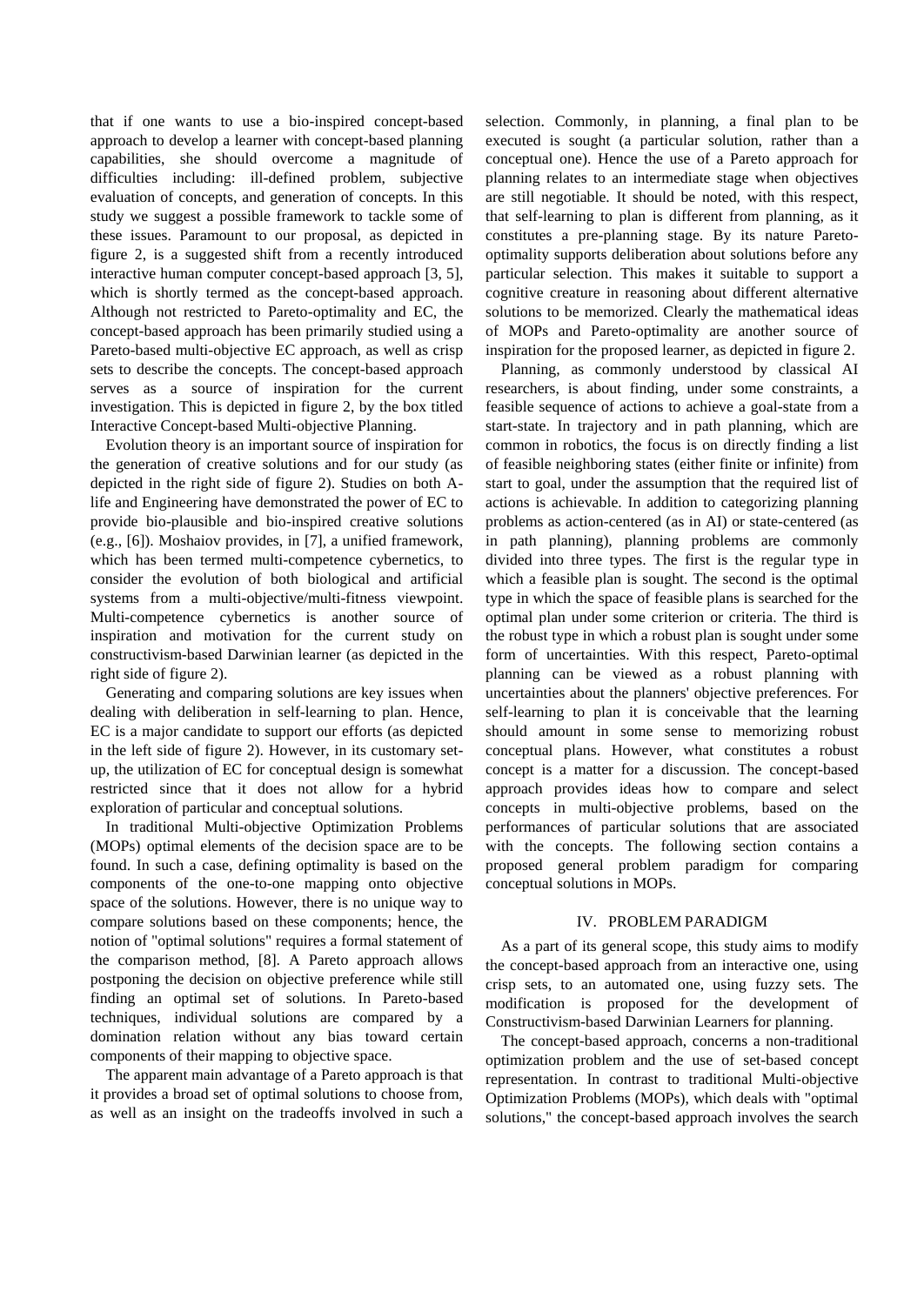for "optimal sets." In other words, each concept is represented as a set of particular solutions of some implicit or explicit similarity, and the search is about optimal concepts. Three major optimization strategies have appeared in the literature on the concept-based approach, namely the s-Pareto strategy, the optimality versus variability strategy, and a relaxed Pareto strategy ([3, 9]). This reflects the fact that there is no agreement on what constitutes an optimal set in such non-traditional multiobjective optimization. In the interactive approach it is assumed that the designers provide a graph of crisp-setbased conceptual solutions, and the associations to the particular solutions. In addition they provide the models on which the evaluation of particular and conceptual solutions are done. The computations amount to optimization of the concepts by way of the associated particular solutions and their calculated performances.

The following provides an extended view on the concept-based approach, as a general multi-criteria problem-paradigm. The proposed multi-criteria problemparadigm consists of a main-problem and an auxiliaryproblem. The main-problem-paradigm deals with finding a set of optimal concepts and it is described as follows:

*Consider a set C of candidate-concepts, find for any mth candidate-concept, Sm, its evaluation-set, Em, as described in the auxiliary-problem. Next, using the admissible candidate-sets, and given a mapping*  $F^{\prime}$  :  $E \rightarrow Y^{\prime}$ , where  $E = \bigcup E_{m}$  , find the set

 $C^* \subseteq C$  of the "optimal-concepts," taking into *consideration the multi-criteria performances of the elements of the evaluation-sets in Y'.*

*m*

Clearly, the above problem description is not welldefined and requires further clarifications. This is in accordance with the nature of the design and planning processes is described. In contrast to traditional MOPs, in the current problem the entities (candidate-concepts) to be compared are not directly mapped onto an objective space, but generally have, each via its members, a one-to-many mapping onto the multi-criteria space, where members of the candidate-sets can be compared. The above problem, when considered in the context of Pareto-optimality, means that we wish, without necessarily specifying criteria preferences (possibly delaying preference selection), to find an optimal concept or concepts, from the "candidateconcepts" without necessarily selecting particular members of the concepts (possibly delaying member selection). In other words our intention is not to find optimal particular solutions as in traditional MOPs, but to find, the "optimalconcepts" of *C*. In conjunction with learning, such optimal concepts might be considered useful to memorize.

To fully define the above main-problem one needs to provide well-defined criteria/procedures that unfold the meaning of *"optimal-concepts,"* and of *"taking into consideration……,"* which appear in the above description. Since that there could be different criteria/procedures associated with the above, we prefer using the term mainproblem-paradigm rather than main-problem. The word paradigm hints at the generic characteristics of the proposed problem description, which encompasses different types of non-traditional MOPs.

Next, we amend the above problem description as follows. For each of all the candidate-concepts,  $S_m \in \mathbb{C}$ , let its feasible-set be denoted  $X_m$ , such that  $X_m \subseteq S_m$ includes all feasible elements of the m-th candidate-set. Since that the above description of the main-problemparadigm does not refer to feasibility of the members of  $S_m$ , such a notion has to be clarified. It refers to constraints, which may be associated with the auxiliaryproblem, as described further below. Next, let any i-th member of any  $X_m$  be denoted as  $x_i^m \in X_m$  $x_i^m \in X_m$ , and let the set *X* be the union of the feasible members from all candidateconcepts, namely  $X = \bigcup X_m$ . Without losing generality on *m* non-feasible members of the candidate-sets, we assume that a one-to-one mapping  $F: X \to Y$ , is given, where *F* maps the members of *X* onto a mutual multi-objective space  $Y \subseteq R^k$ . In other words, for any  $x_i^m \in X$  there exists one and only one associated vector  $y_i^m \in Y$ .

The above is illustrated in figure 3, which shows, from left to right, two candidate-concepts,  $S_2 = X_2$ , and  $S_3 = X_3$ *,* with 3, and 4 feasible members respectively. It also shows their mapping onto a mutual two-dimensional objective space *Y.* To increase the clarity of the figure, the vectors  $y_i^m \in Y$  are shown as points (the tips of the mapping arrows) rather than arrows from the origin of objective space.

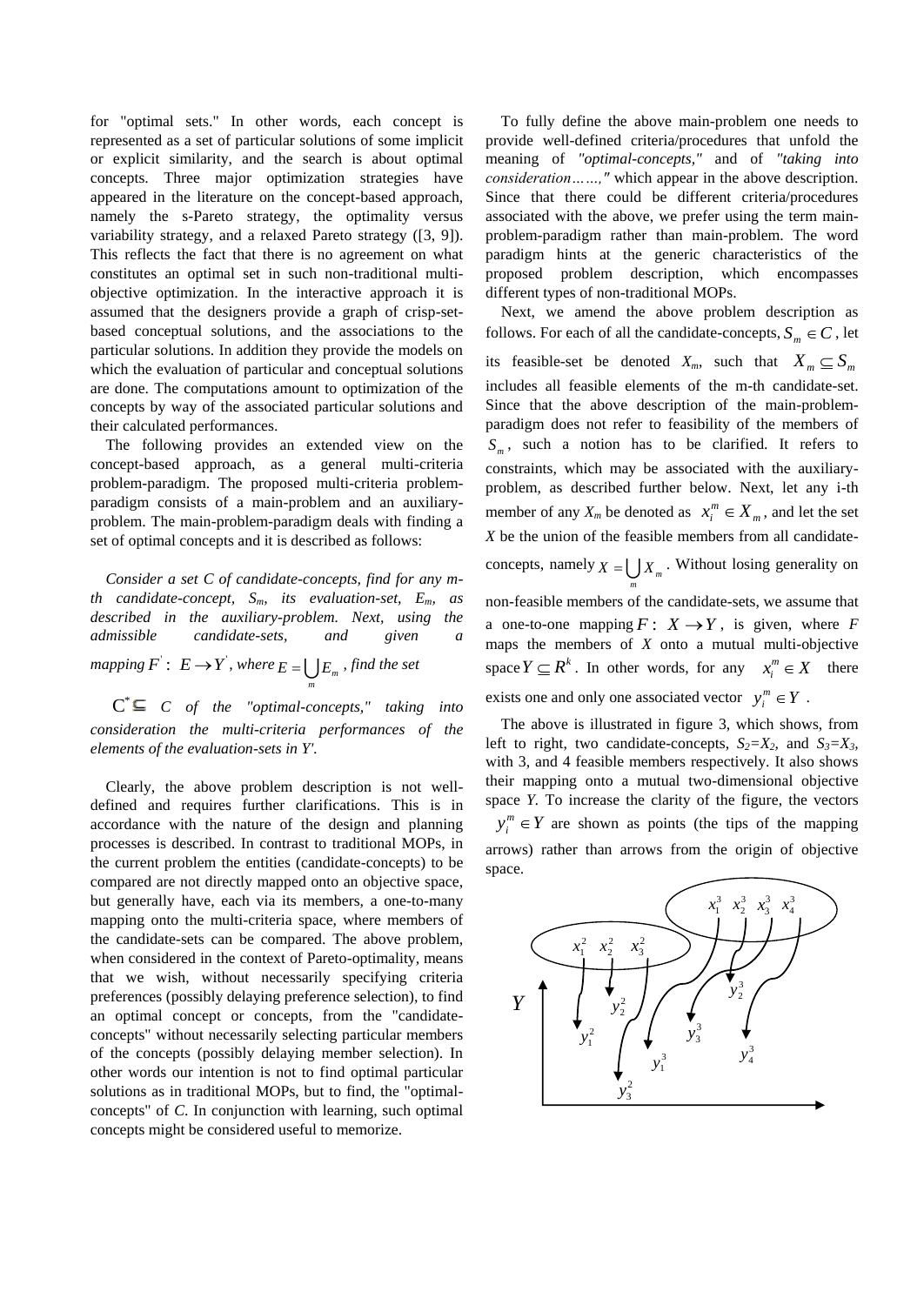## Fig. 3: Candidate-concepts and associated performances

We define, for any  $S_m \in \mathbb{C}$ , an evaluation-set  $E_m \subseteq X_m$ , and let any i-th member of any  $E_m$  be denoted as  $e_i^m \in E_m$  $e_i^m \in E_m$ . The evaluation-sets are defined as sub-sets of the associated feasible-sets to be the base for comparing the candidate-concepts in the main-problem. The following provides a description of the auxiliary-problem-paradigm, which aims at finding the evaluation-sets.

*Given a set C of candidate-concepts, consider for each concept*  $S_m \in \mathbb{C}$ , the feasible-set  $X_m \subseteq S_m$  resulting from *possible constraints on using members of Sm. For a given mapping*  $F: X \to Y$ , where  $X = \bigcup X_m$ , determine, for *m*  $\mathcal{L}_{m} \in \mathbb{C}$ , the evaluation-set  $E_m$  that consists of *"passed-members" among the members of X <sup>m</sup> , possibly considering their multi-criteria performances in Y.*

In contrast to the main-problem-paradigm, the auxiliaryproblem-paradigm resembles a traditional MOP, as it concerns solutions that have a one-to-one mapping onto objective space. Yet, it should be noted that the auxiliaryproblem is not posed as an optimization problem. Similar to the main-problem description, the auxiliary-problem description is not well-defined. In other words, we need the criteria/procedures to unfold the meaning of *"passedmembers,"* and of the text that follows it in the above description. Again, since that there is more than one possible consideration approach, we prefer using the term auxiliary-problem-paradigm rather than auxiliary-problem. We note, that by referring to the feasible-set, we mean that some constraints could be given on the use (for evaluation) of certain members of the candidate-sets, hence only feasible members should be included in the evaluation-set.

The proposed paradigm spans many possible welldefined problems that can be presented both in terms of crisp and fuzzy sets and relations. The above descriptions, of the main and auxiliary problem paradigms, use the terms sets and relations. Clearly, as such the paradigm is not restricted to crisp sets and relations. The suggested paradigm assumes hybrid representations by way of conceptual and particular solutions. Commonly, the models for particular solutions in concept-based planning are curves. In contrast, the conceptual solutions are symbolic. The reasoning process is also hybrid in the sense that the consequence (optimal concepts) depends on the mixture of the auxiliary and main problem.

The paradigm might be viewed as an "ill-defined problem," but this seems to be in accordance with the nature of design and planning as discussed in section 3. An

important aspect of the paradigm is that it spans a kind of hybrid MOPs. In the context of Pareto-optimality, it includes the three major strategies used in the conceptbased approach (see [9]). In fact, the suggested paradigm extends the scope of concept-based problems from those based on the regular meaning of Pareto-optimality, by leaving the criteria to be used as an open question. Hence it includes concept-based problems, which might be based, for example, on non-Pareto multi-objective optimization criteria such as the weighted sum approach. In itself the paradigm does not provide a proven learning tool but just a suggested tool, which could be used with complementary tools to test the proposal of this paper. Further discussion on the proposed paradigm, as related to learning, is given in the following.

#### V. DISCUSSION

Given the practice from engineering design, as described in section 3, it seems that evaluating concepts is a major obstacle, and a subjective matter. Engineers evaluate concepts for a particular design task based on their past experience and on their understanding of the concept and the task. Eventually engineers reduce the search space by selection of a preferred concept. In self-learning to conceptually plan, the learner should be able to imagine different experiences with conceptual solutions. The proposed paradigm allows associating a concept with different problems within one learner. The wide scope of the paradigm should be viewed in light of the citation, in section 3, from [4]. It should also be viewed in light of engineering design, where iterative problem setting is a common practice even for the experienced engineers. The proposed paradigm provides the room for such iterations. With this respect it should be acknowledged that the paradigm is not essential for defining different problems! By changing the environment, and or the start and goal points, a different planning problem can easily be defined. So what is new in terms of imagining various problems? We claim that the paradigm provides a mechanism to create various planning problems even within the same environment and start and goal (but not just). This is due to the possibility to re-examine the environment from different and subjective viewpoints concerning the values of the conceptual plans and the way they are compared in the multi-objective space. The use of different problem definitions, to compare the concepts, amounts to imagining various situations that are not included in the learnt model of the environment.

From a multi-competence cybernetics viewpoint, we may ask is the paradigm bio-inspired? Or, in deferent terms, is it of relevance to the understanding of nature? Our conviction